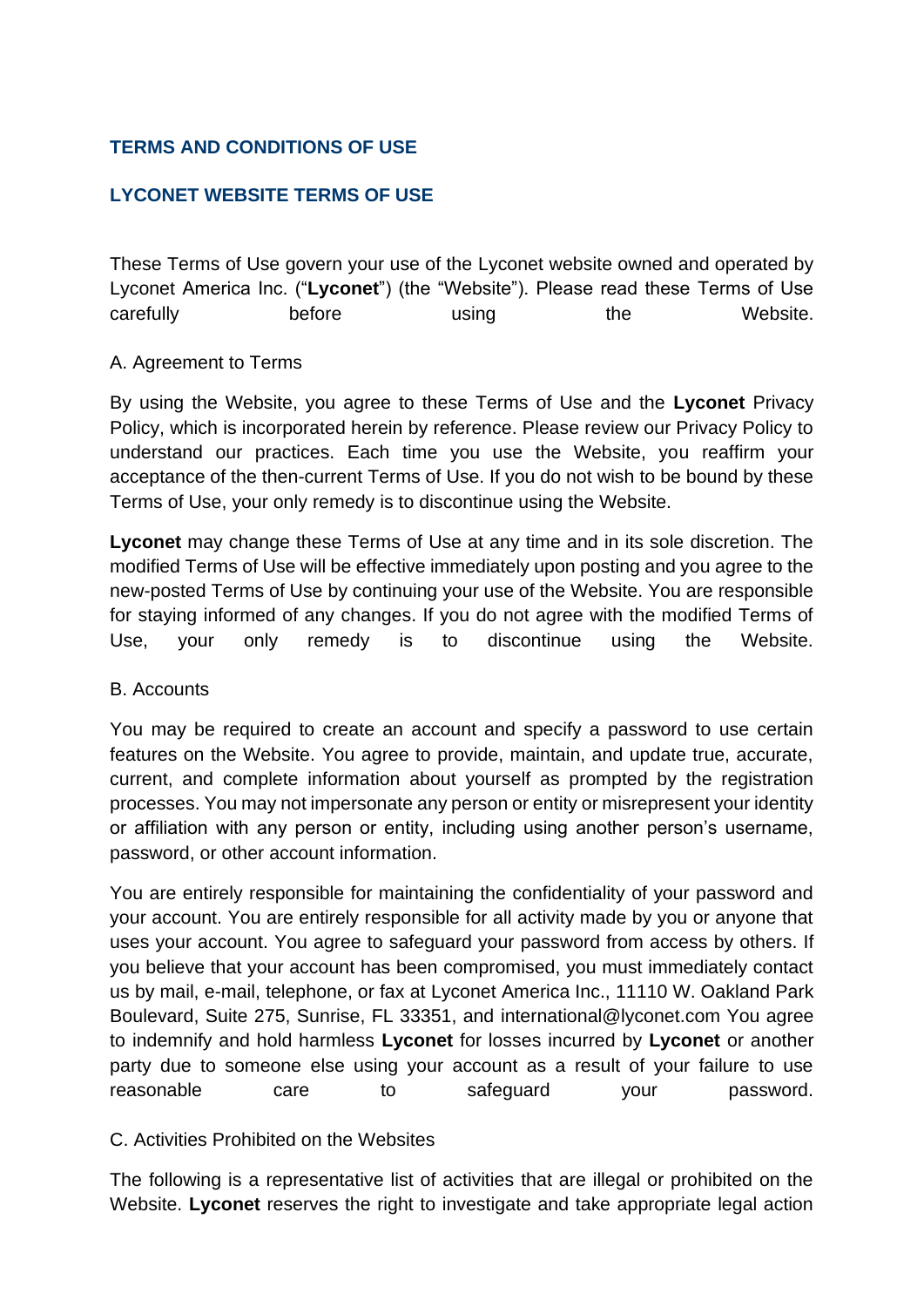against anyone who, in **Lyconet's** sole discretion, engages in any of the prohibited activities. Prohibited activities include, but are not limited to, the following:

• Using the Website for any purpose in violation of local, state, or federal laws or regulations;

• Posting anything to the Website that is infected with viruses, Trojan horses, or other malicious code;

• Impersonating another person or entity, or misrepresenting your affiliation with another person or entity;

• Harvesting or otherwise collecting information about others, including e-mail addresses, without their consent;

• Allowing any other person or entity to use your account;

• Harassing, threatening, stalking, or abusing any person;

• Engaging in any other conduct that restricts or inhibits any other person from using or enjoying the Website, or which, in the sole discretion of **Lyconet**, exposes **Lyconet** or any of its customers, suppliers, or any other parties to any liability or detriment of any type; or

• Encouraging other people to engage in any prohibited activities as described herein;

• **Lyconet** reserves the right, but is not obligated, to do any or all of the following:

• Investigate an allegation that anything posted on the Website does not conform to these Terms of Use and determine in its sole discretion to remove or request the removal of the content;

• Remove anything which is abusive, illegal, or disruptive, or that otherwise fails to conform with these Terms of Use; and

• Terminate a user's access to the Website upon any breach of these Terms of Use.

#### D. Product Descriptions

**Lyconet** attempts to be as accurate as possible in its description of third party product and service descriptions ("Third-Party Products"). However, Lyconet does not warrant that Third-Party Product descriptions, prices, or other content on the Website, including such information provided by or about third-party retailers advertising on the Website, is accurate, complete, reliable, current, or error-free.

## E. Third-Party Retailers

**Lyconet** enables you to browse for Third-Party Products available from third-party retailers ("Third-Party Retailers"), which are described on the Website. The Third-Party Retailers are parties other than **Lyconet** that provide services or sell product lines on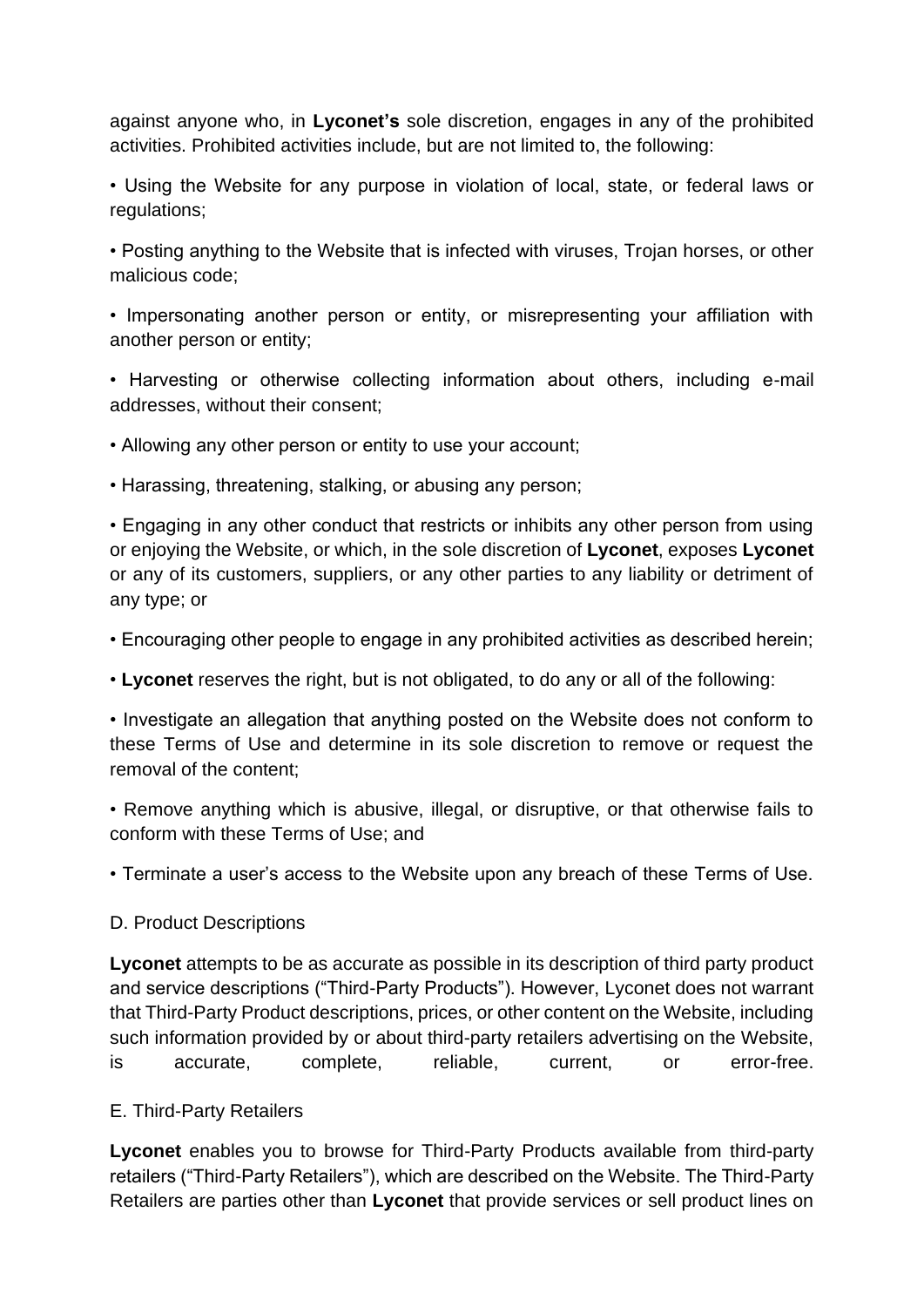their own web sites, which you can access from the Website. **Lyconet** is not responsible for examining or evaluating, and does not warrant the offerings of, any of these businesses or individuals or the content of their web sites. **Lyconet** does not assume any responsibility or liability for the actions, products, and content of all these and any other third parties.

If you choose to make a purchase from a Third-Party Retailer, you will be taken to that Third-Party Retailer's web site and are subject the policies and the terms and conditions set forth in that web site. You should carefully review their privacy statements and other terms and conditions of use. **Lyconet** is not responsible for fulfilling any purchase orders, shipping any Third-Party Products, or handling any refund, return, or exchange requests for Third-Party Products ordered from Third-Party Retailers.

## F. Electronic Communications

When you visit the Website or send e-mails to us, you are communicating with us electronically. You consent to receive communications from us electronically. We will communicate with you by e-mail or by posting notices on this Website. You agree that all agreements, notices, disclosures, and other communications that we provide to you electronically satisfy any legal requirement that such communications be in writing.

# G. Hyperlinks

This Website may contain hyperlinks to third-party websites, such as Third-Party Retailers or other affiliated or unaffiliated companies of **Lyconet**. **Lyconet** does not control or endorse these third-party websites or any goods or services offered for sale or available on those websites. Some of these websites may contain materials that are objectionable, unlawful, or inaccurate. You acknowledge and agree that **Lyconet** is not responsible or liable, directly or indirectly, for any damage or loss caused or alleged to be caused by or in connection with the use of or reliance on any content, advertising, goods, services, software, products, or other materials on or available from such websites. All such websites shall be subject to the policies and procedures of the owner of such websites.

## H. Lyconet Trademarks and Copyrights

All trademarks, logos, and service marks displayed on the Website are registered and unregistered Trademarks of **Lyconet** and/or third parties who have authorized their use (collectively the "Trademarks"). You may not use, copy, reproduce, republish, upload, post, transmit, distribute, or modify these Trademarks in any way. Your use of **Lyconet** trademarks on any other website is strictly prohibited. All of the materials contained on the Website are copyrighted except where explicitly noted otherwise. **Lyconet** will aggressively enforce its intellectual property rights to the fullest extent of the law, including the seeking of criminal prosecution. **Lyconet** neither warrants nor represents that your use of materials displayed on the Website will not infringe rights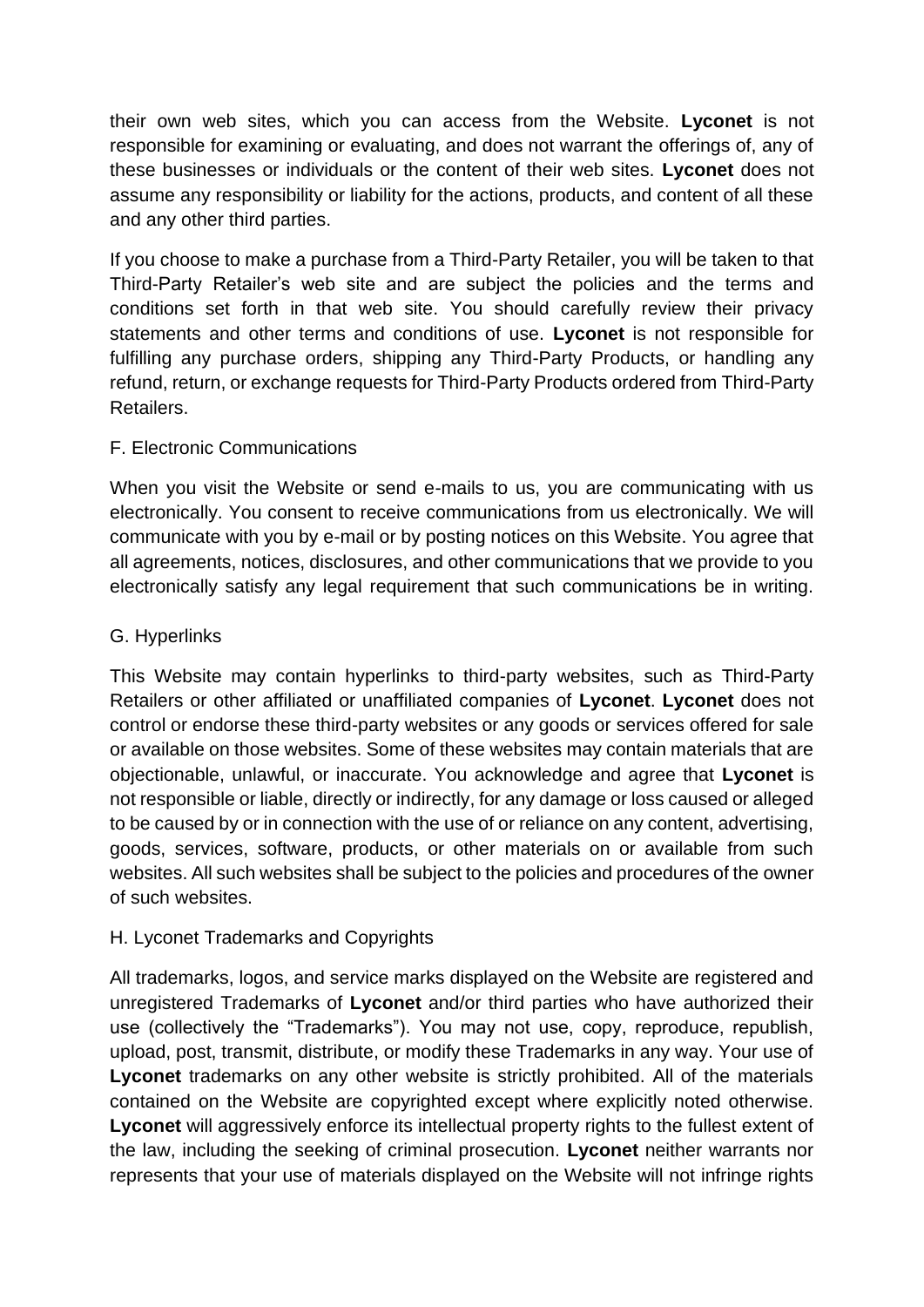of third parties not owned by or affiliated with **Lyconet**. Use of any materials on the Website is at your own risk.

#### I. Changes to the Website

**Lyconet** may do any of the following at any time, with or without notice, and without any liability to you: (a) change, suspend, or terminate any pages, content, features, benefits, or services on the Website at any time; (b) impose limits on certain features and services or restrict your access to certain parts of the Website or the entire Website; and (c) terminate any authorizations, rights, and licenses granted herein.

## J. Governing Law and Severability

These Terms of Use shall be governed by and construed in accordance with the laws of Florida, without regard to its conflict of laws rules. You expressly agree that the exclusive jurisdiction for any claim or dispute under the Terms of Use and or your use of the Website resides in the state courts located in Broward County, Florida, and you further expressly agree to submit to the personal jurisdiction of such courts for the purpose of litigating any such claim or action.

If any provision of these Terms of Use is found to be invalid by any court having competent jurisdiction, the invalidity of such provision shall not affect the validity of the remaining provisions of these Terms of Use, which shall remain in full force and effect. No waiver of any provision in these Terms of Use shall be deemed a further or continuing waiver of such provision or any other provision.

## K. Warranties

The Website and Third-Party Products are provided on an "as is" basis. YOU ACKNOWLEDGE AND AGREE THAT YOUR USE OF THE WEBSITE AND THIRD-PARTY PRODUCTS IS AT YOUR SOLE RISK. TO THE FULLEST EXTENT PERMITTED BY LAW, **LYCONET**, ITS PARENT, SUBSIDIARIES, AND AFFILIATES (THE "**LYCONET** ENTITIES"), AND EACH OF THEIR AGENTS, RESPRESENTATIVES AND SERVICE PROVIDERS, DISCLAIM ALL WARRANTIES, EITHER EXPRESS OR IMPLIED, STATUTORY OR OTHERWISE, INCLUDING BUT NOT LIMITED TO THE IMPLIED WARRANTIES OF MERCHANTABILITY, NON-INFRINGEMENT OF THIRD PARTIES' RIGHTS, AND FITNESS FOR PARTICULAR PURPOSE. APPLICABLE LAW MAY NOT ALLOW THE EXCLUSION OF IMPLIED WARRANTIES, SO THE ABOVE EXCLUSION MAY NOT APPLY TO YOU. The **Lyconet** Entities, their agents, representatives and service providers cannot and do not guarantee or warrant that: (a) the Website will be reliable, accurate, complete, or updated on a timely basis; (b) the Website will be free human and machine errors, omissions, delays, interruptions or losses, including loss of data; (c) any files available for downloading from the Website will be free of infection by viruses, worms, Trojan horses, or other codes that manifest contaminating or destructive properties; or (d) the functions or services performed on the Website will be uninterrupted or error-free or that defects in the Website will be corrected.